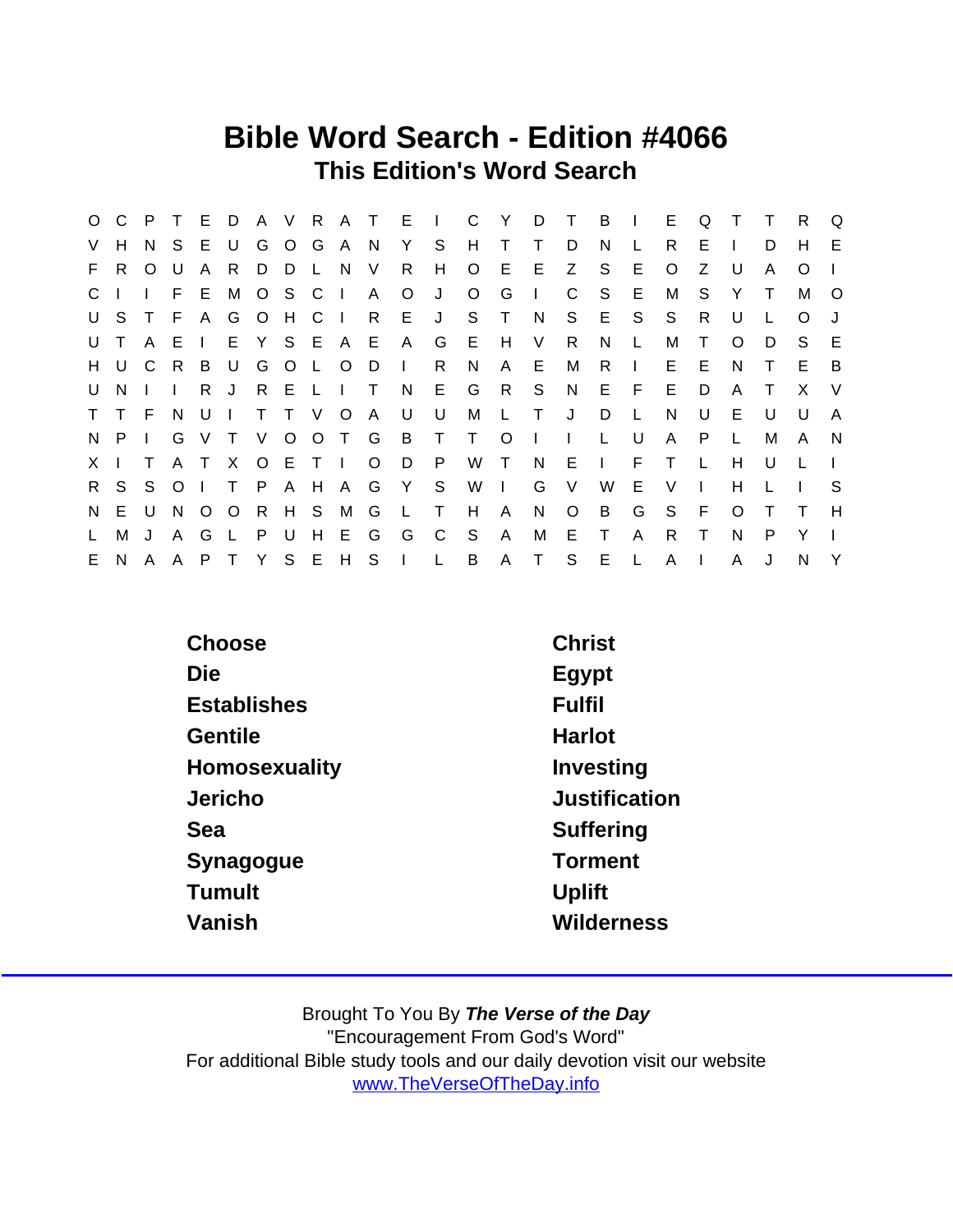## Bible Word Search - Edition #4066 Word Search Answer Guide

|              | $O$ C | $\mathsf{p}$    |       |              |                   |          |      |           |                         |                           |              |                   |                | te davrate i Cyd Tbie             |              |          |          |              | $\mathbf{q}$   | $-t$         | $-t$   |                | $\mathsf{q}$            |
|--------------|-------|-----------------|-------|--------------|-------------------|----------|------|-----------|-------------------------|---------------------------|--------------|-------------------|----------------|-----------------------------------|--------------|----------|----------|--------------|----------------|--------------|--------|----------------|-------------------------|
|              | v H   |                 |       |              |                   |          |      |           |                         | N S E U G O G A N Y S     |              | $H$ t             |                | $-t$                              | d            | $N \mid$ |          | $\mathsf{r}$ | E.             | $\Box$       | D      | H              | e                       |
| f            | R     | $\circ$         | U     |              | a r               | d        |      | d I n v   |                         | $\mathbf{r}$              | h            | $\overline{O}$    | $-e$           | e                                 | $\mathsf{Z}$ | S.       | E        | $\circ$      | Z              | <b>u</b>     | a      | O              |                         |
| c I          |       | <b>Contract</b> | F e   |              |                   |          |      |           | moscia o                |                           | $\mathbf{j}$ | $\circ$           | $\overline{g}$ | $\sim 1$ .                        | $\mathbf{C}$ | S.       | e        | M            | S              | y            | t      | М              | $\overline{\mathbf{0}}$ |
|              |       |                 |       |              |                   |          |      |           |                         | u S T F a g O H C I R E J |              | S t               |                | N                                 |              | s E s    |          | $\mathbf{s}$ | -R             | u            | $\Box$ | O              |                         |
|              | u T   |                 |       |              |                   |          |      |           |                         |                           |              |                   |                | A E i e y S E A e a g E H V r     |              | N.       | <b>L</b> | m            | $-t$           | O            | d      | S.             | e e                     |
|              | h u C |                 | R     | $\mathsf{b}$ |                   |          |      |           | ugolo di                |                           | $\mathbf{r}$ | n                 |                | A E m                             |              | R        | $\Box$   | e            | $\mathbf{e}$   | n.           | T.     | E.             | b                       |
|              | u n   |                 |       |              |                   |          |      |           |                         |                           |              |                   |                | I I r j r E L I T N E G R S n E F |              |          |          | $\mathbf{e}$ | d              | a            | $\top$ | X              | - V                     |
|              | t t   | - F             | - N   |              | uittvoa           |          |      |           |                         | <b>u</b>                  | $\mathsf{u}$ | m L               |                | $\mathsf{T}$ i                    |              | D L      |          | $\mathsf{n}$ | U              | $\mathsf{e}$ | U      | U              | A                       |
|              | n p   |                 |       |              | I G v t v o o t g |          |      |           |                         | $\mathsf b$               | t            | $\top$            | $\circ$        | $\mathbf{1}$ i $\mathbf{L}$       |              |          | U        | a            | - P            | $\Box$       | M      | - A            | - N                     |
| x i          |       | $\top$          |       | a t x        |                   |          | oeti |           | $\overline{\mathbf{O}}$ | d P                       |              | w T N             |                |                                   | e l          |          | F.       | $-t$         | $\mathsf{L}$   | h            | U      | $\mathsf{L}$   |                         |
|              |       |                 |       |              |                   |          |      |           |                         |                           |              | rs Soitpahag Yswi |                |                                   | G v          |          | W e v    |              | $\mathbb{R}^n$ | h.           | L      | $\blacksquare$ | -S                      |
|              | n e   | - U             | n o o |              |                   |          |      | r h s m G |                         | $\Box$ t                  |              | h                 | a              | n                                 |              |          |          | o b g s F    |                | $\circ$      | $\top$ | $\top$         | H                       |
| $\mathbf{L}$ | m J   |                 | a     | g I          |                   | <b>p</b> |      |           | uh Egg                  |                           | $C$ S        |                   | a              |                                   | m e          | $-t$     | a        | $\mathsf{r}$ | $\top$         | n            | p      | Y              | - i                     |
|              |       |                 |       |              |                   |          |      |           |                         | enaapty SEHSIL            |              | $\overline{B}$    |                | A T S E I                         |              |          |          | a i          |                | a            |        | $n \quad y$    |                         |

Choose: Vertical Christ: Vertical Die: Horizontal Egypt: Diagonal Establishes: Horizontal Fulfil: Vertical Gentile: Horizontal **Harlot: Vertical** Homosexuality: Vertical Investing: Vertical Jericho: Horizontal Justification: Vertical Sea: Horizontal Sea: Suffering: Vertical Synagogue: Horizontal Torment: Diagonal Tumult: Vertical **Tumult: Vertical** Vanish: Vertical Wilderness: Vertical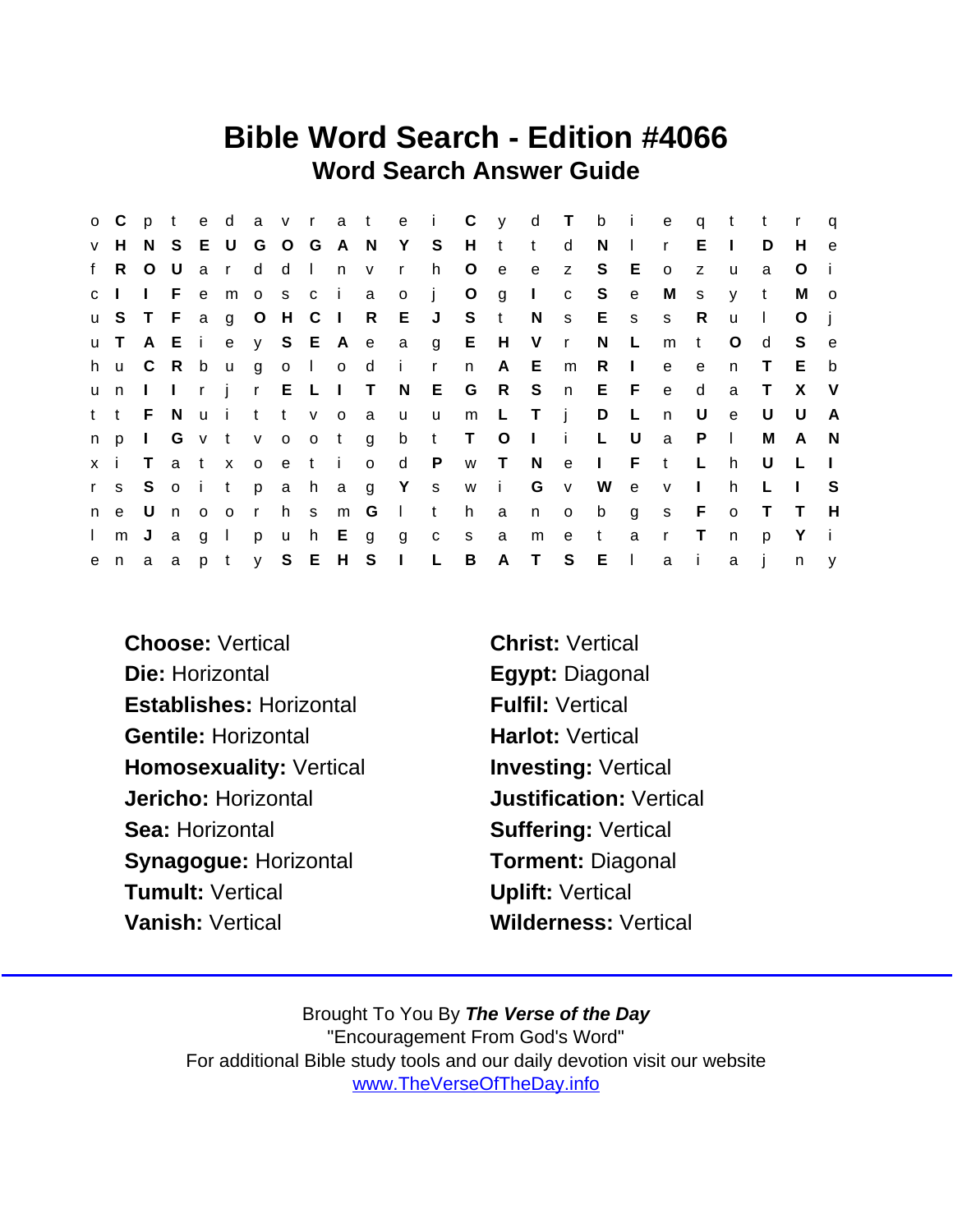## Bible Word Search - Edition #4066 Words Used And Their Definitions

**Choose** 

To decide or pick something over another

**Christ** 

A reference to Jesus, from a Greek word meaning "Anointed"

Die

To cease living

Egypt

An African nation along the south eastern part of the Mediterranean near Israel; Known for pharaohs, pyramids, its location along the Nile River, obelisks, mummies, gods with human bodies and animal heads, and the Exodus of God's chosen people

**Establishes** Setting up something

Fulfil To complete

**Gentile** A non-Jew

Harlot A female prostitute

**Homosexuality** 

An attraction to a member of the same sex

Investing

Giving something in hopes of greater benefits, whether for oneself or someone else